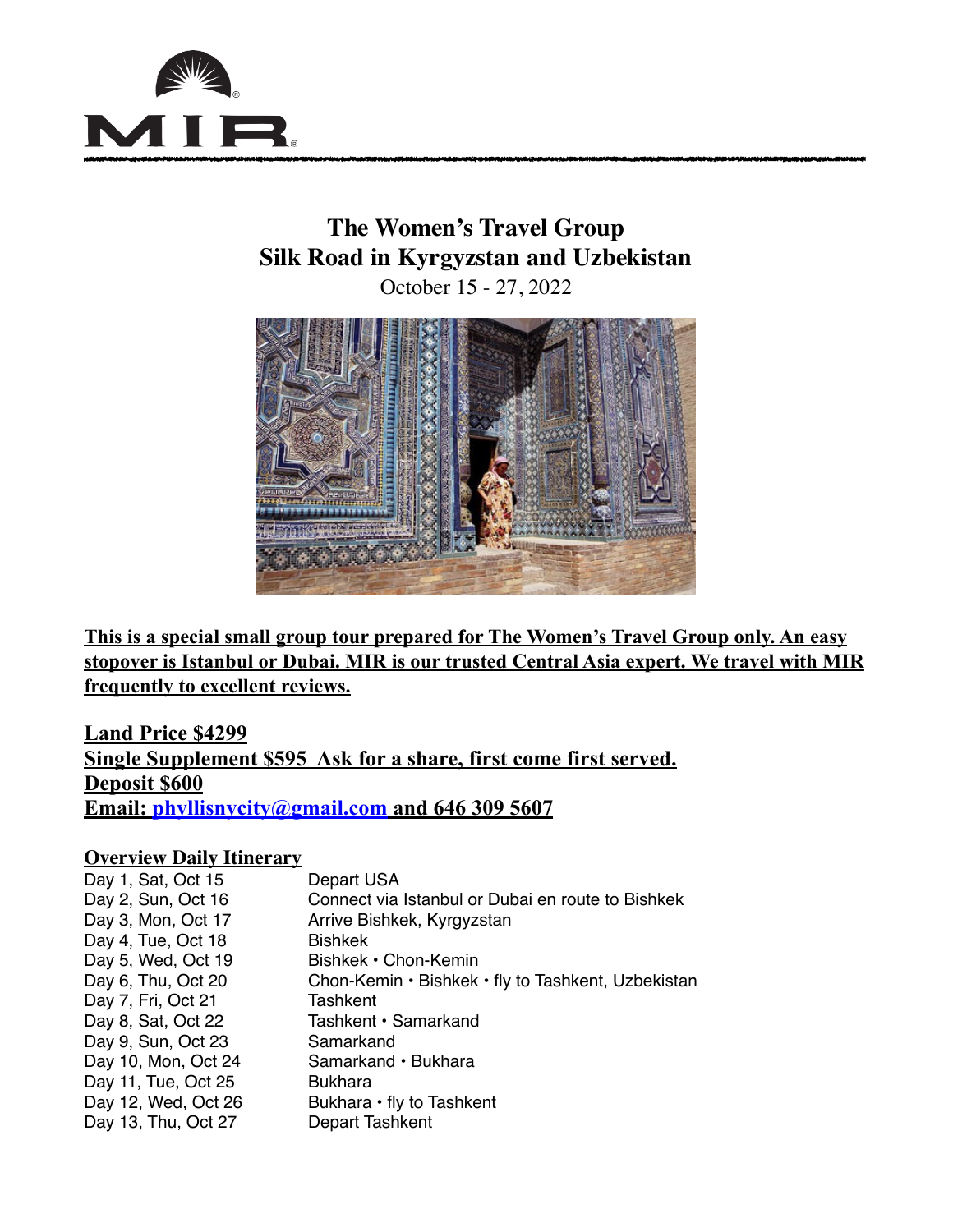

# **Detailed Daily Itinerary**

**Day 1, Sat, Oct 15 Depart USA** Depart USA on flights to Bishkek, Kyrgyzstan if Turkish Airlines via Istanbul. *Meals: In flight*

# **Day 2, Sun, Oct 16 Connect via Istanbul or Dubai en route to Bishkek**

Most flights from North America arrive in Istanbul in the afternoon or arrive Dubai in the evening. The connecting flights to Bishkek depart Istanbul at 9:15pm / Dubai at 10:45pm and arrive in Bishkek at 5:10am / 4:40am the following morning (flight time from Istanbul 4 hours 55 minutes flight time from Dubai 3 hours 55 minutes*Meals: In flight*

# **Day 3, Mon, Oct 17 Arrive Bishkek, Kyrgyzstan**

Upon arrival in Bishkek, travelers are met at the airport and transferred to the hotel. Hotel reservation includes early check-in to ensure access to rooms upon arrival early in the morning. Our guide will be available later in the afternoon for a casual walk if you do not wish to rest until dinner. Enjoy the day at leisure to rest after the long flight and adjust to the time difference.

Toast the start of the trip at the **welcome dinner** this evening. *Meals: D*

## *Novotel Bishkek City Center or similar*

*Opened March 2021, the Novotel Bishkek offers contemporary 4-star comforts in the center of Kyrgyzstan's capital city. Onsite amenities include fitness and spa facilities with a Turkish bath and sauna, massage rooms, indoor swimming pool, and restaurant serving local and Mediterranean fare. Multilingual front desk and concierge services available 24/7, and high-speed Wifi is available throughout the property.*

# Day 4, Tue, Oct 18 Bishkek

The capital of Kyrgyzstan, **Bishkek** was founded as the Russian garrison of Pishpek. The city is set before a backdrop of the northern edge of the Ala-Too mountain range, and was originally a heavily forested rest stop on the Silk Road. Appropriated by the Russians in 1877, the city was eventually renamed Bishkek with independence at the break-up of the Soviet Union. Bishkek is graced with large boulevards, friendly people and more trees than any other Central Asian city. On clear days, the permanently snowcapped mountains looming over the city provide spectacular views.

Spend the day exploring Bishkek on a guided tour of the city. Among today's highlights, visit the main square **Ala-Too**; **open-air art gallery in Oak Park**, a great opportunity for shopping and peoplewatching stop; see exterior of **Presidential Palace** and **Manas Monument** in front of the Philharmonic depicting the main heroes of the Kyrgyz epic; and tour the **National History Museum** which features four floors of art and artifacts.

The sights, smells and sounds of bazaars are part of the sensory experience of Bishkek, and there are several within the city; the largest is called **Osh Bazaar**. Travelers can purchase local crafts, dried fruit, fermented milk, rice, grains, and of course the brightly colored Kyrgyz textiles by haggling with the traders in these markets.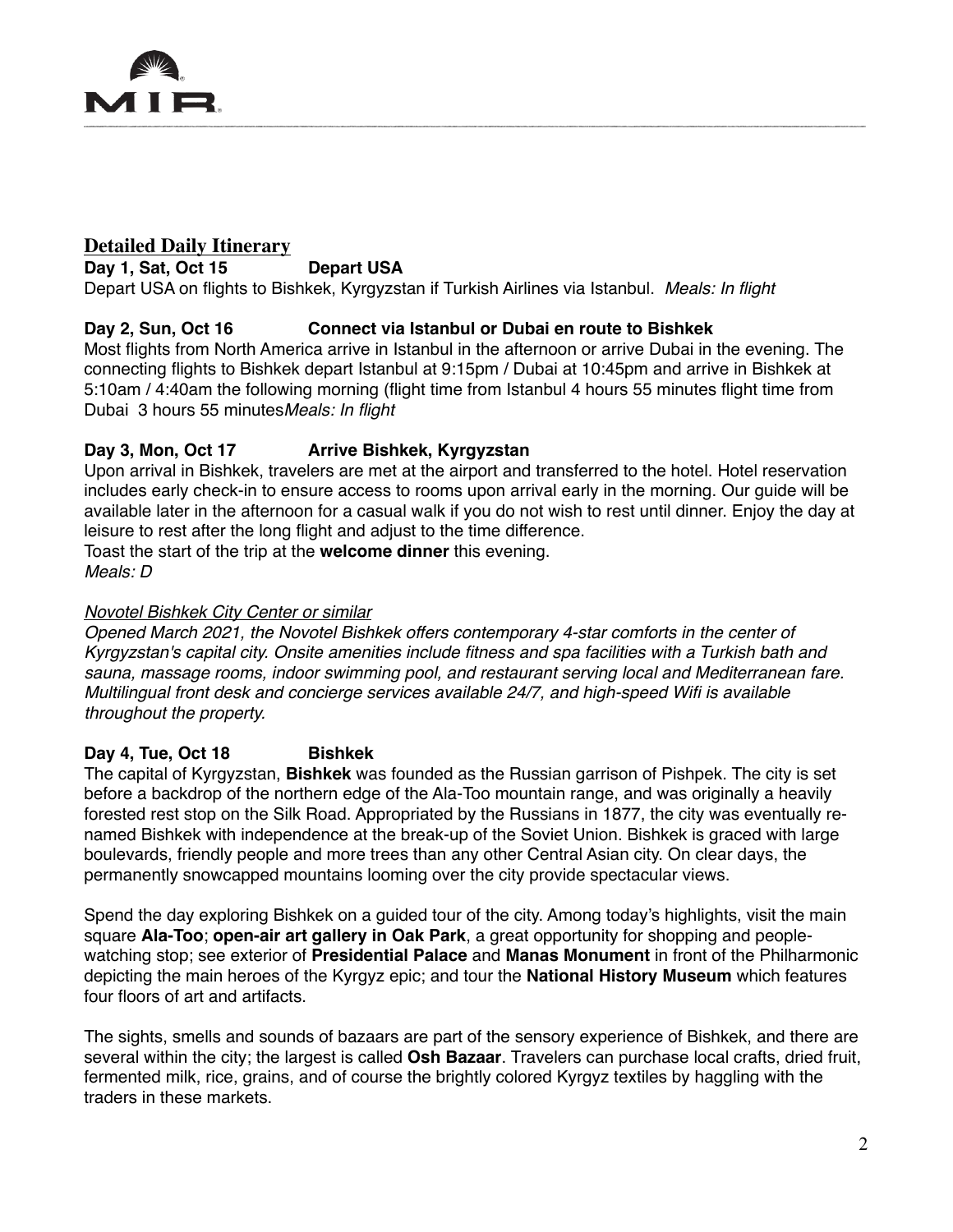

This evening take a short drive outside of city center for **dinner at the Supara Ethno-Complex** in Chunkurchak Gorge. Wander the territory and observe a serene yurt village and the surrounding mountain scenery.

At dinner, enjoy a **Manas performance.** The Kyrgyz mythical hero, Manas, fought against the Uighur people in the 9th century. His story is a Kyrgyz epic poem with a half million verses, listed by UNESCO as Intangible Cultural Heritage of Humanity. Never written down until the 19th century, the poem has been passed down by word of mouth for centuries. A performance of selections from the beloved poem is given at Kyrgyz festivals, accompanied on the komuz, a traditional three-stringed instrument.

#### **Day 5, Wed, Oct 19** We drive 80 km outside of Bishkek to see the **Burana Tower**. Built in the 11th

century, it is one of the only existing watchtowers on the old Silk Road that traversed Kyrgyzstan. Climb up to the platform from inside the tower – while the ancient steps are steep, the view from the top is magnificent – and visit the small museum and the collection of ancient **bal-bals**, carved stone figures used as monuments. Stop for **lunch at a local family's home** in a nearby village.

The beautiful steep-sided **Chon (Big) Kemin Valley** runs parallel to the border of Kazakhstan between two mountain ranges. The valley's population is mostly Kyrgyz, of the Sary Bagysh tribe, and many traditions are still practiced here.





Head to the village of **Tarsuu**, to be hosted by a Kyrgyz family at the guesthouse. Enjoy walking about the village and soaking in the local landscapes by horse cart before dinner at the guesthouse. *Meals: B, L, D*

#### *Kemin Guesthouse or similar*

*The family-run Kemin Guesthouse offers comfortable accommodations in beautiful Chon-Kemin Valley. Rooms are furnished with wooden beds and local Kyrgyz fabrics, and include private ensuite bathrooms with showers, TV, and cell* 

*phone coverage. The guesthouse serves delicious meals in the main lodge, which boasts wonderful views of the surrounding mountains.*

# **Day 6, Thu, Oct 20 Chon-Kemin • Bishkek • fly to Tashkent, Uzbekistan**

Following breakfast, meet with a hunter and witness a presentation of **Salbuurun**, traditional Kyrgyz hunting with eagles, long-legged Taigans (hunting dogs) known for range and dexterity, and archers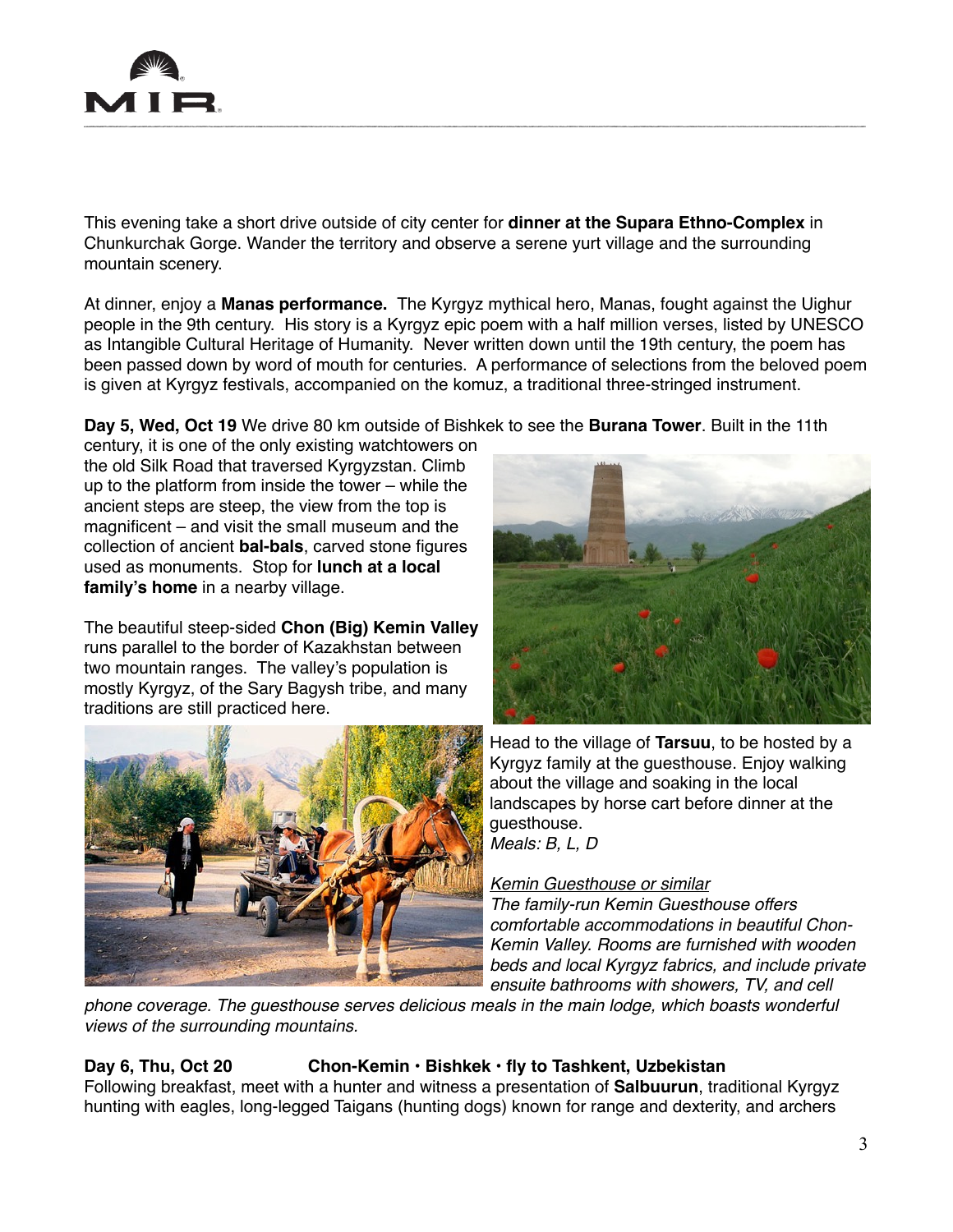

mounted on horseback. Return to Bishkek in the afternoon and transfer to the airport for the evening flight to Tashkent, Uzbekistan. *Meals: B, L*

#### *Lotte City Hotel Tashkent Palace or similar*

*Located in the heart of the city, the updated Lotte City Hotel Tashkent Palace re-opened in 2013. The elegant hotel features two restaurants, one of them rooftop, serving regional and international cuisine. A piano bar, fitness center, outdoor pool, sauna and spa services . Rooms* 



*include deluxe beds, air conditioning, WiFi, satellite TV, minibar and hairdryer.*

### **Day 7, Fri, Oct 21 Tashkent**

Although it doesn't look it today, **Tashkent** is one of the oldest cities in Uzbekistan. Rock paintings in the Chatkal Mountains about 50 miles away show humans have been here since 2000 BC. In the 2nd century BC the town was known as Ming Uryuk. A major caravan crossroads, it was taken by the Arabs in 751 and by Genghis Khan in the 13th century. Tamerlane feasted here in the 14th century and the Shaibanid khans in the 15th and 16th. The Russian Empire arrived in 1865, and Uzbekistan was not an autonomous country again until 1991.

Tashkent lost much of its architectural history in a huge earthquake in 1966, and although it is an old city, most of it has been built since then. Today, the city is a jumble of wide tree-lined boulevards, oversized 20th century Soviet buildings and reconstructed traces of the old city with mud-walled houses, narrow winding lanes, mosques and madrassahs (Islamic religious schools).

Explore **Old Tashkent**, strolling through a labyrinth of mud-walled houses surviving from the 19th century to **Khast Imam Square**, where some of Tashkent's oldest monuments remain. The 16th century **Kaffal Shashi Mausoleum**, the tomb of one of the first imams of the Muslim world, and **Barak-Khan Madrassah**, also 16th century, are flanked by the 19th century **Al-Bukhari Madrassah** and the early 20th century **Tillya Sheikh Mosque**, which houses the oldest Koran in the world.

The **Uthman Koran**, considered by Sunni Muslims to be the oldest Koran in the world, is safeguarded in the library of the Tillya Sheikh Mosque in the Muy Muborok Madrassah, where several of Mohammed's hairs are said to have been enshrined. Written on calfskin some time after the death of Mohammed, the manuscript is believed to have been compiled in Medina by Uthman, the third caliph of Islam. Only a third of the manuscript remains, about 250 large pages bound into a huge book. It has been inscribed onto the UNESCO Memory of the World Register.



Kulbobo Kukeldash, builder of the 16th century **Kukeldash Madrassah**, was the foster brother of Khan Abdullah. Located on a hill above Chorsu Plaza, the Kukeldash Madrassah is one of the largest 16th century madrassahs remaining in Central Asia. Constructed of baked brick with only one facade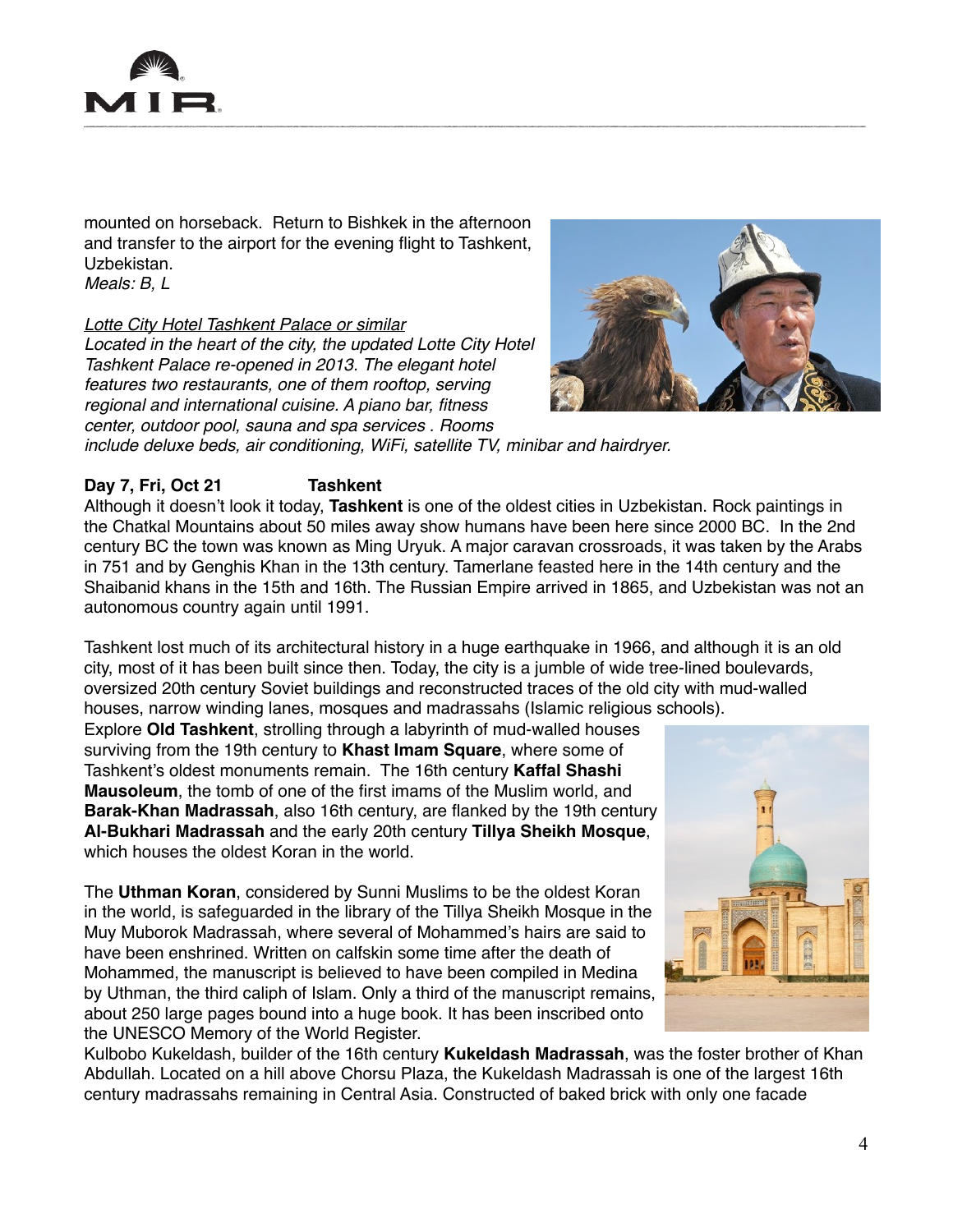

decorated in majolica and glazed bricks, the madrassah was part of an ensemble that marked the center of the old town and included the newly restored Juma Mosque.



On Chorsu Plaza **Chorsu Bazaar** spills out of the tiled dome that shades its merchants from the sun. Open every day, the bazaar is at its most exhilarating on weekends when traders and shoppers come in from outlying areas to buy and sell anything from spices and produce to woodwork and embroidery.

Visit the **private studio of the Rakhimov family**, which offers examples of ancient traditional Uzbek ceramics. Alisher Rakhimov is a sixth-generation Uzbek ceramicist whose family has been making pottery since the 1790s. He and his father, Akbar, have made an extensive study of the history and methods of Uzbek

ceramics, with scholarly emphasis. Alisher and Akbar are adept in ancient glazing and dying techniques and can reproduce the golden ceramics of the Surkhandarya style and the stamped decorations of the Kashgary region. They have revived the lost art of natural dye use and are teaching contemporary Uzbek ceramicists their rediscovered techniques.

Browse the **Applied Arts Museum**. A wealthy czarist diplomat to Turkestan admiring Uzbek architecture, Alexander Polovtsev built a traditional mansion in 1898 and invited artisans from Samarkand, Bukhara and Fergana to decorate the interior. Featuring the painted carved plaster called *ganche*, carved wood, and tile work, the house itself is a main attraction. Exhibits include the Uzbek embroidered wall coverings called *suzani*, ceramics, jewelry, rugs, and musical instruments. Time permitting, descend into **Tashkent's subway**, the Metro. Tashkent boasts the first metro in Central Asia. Begun in 1977, each station has a different theme, some incorporating Central Asian decorative motifs and some resembling marble palaces.

Enjoy **dinner with an invited local speaker** this evening. *Meals: B, L, D*

# **Day 8, Sat, Oct 22 Tashkent • Samarkand**

Transfer to the railway station for the morning express train to Samarkand, leaving Tashkent between 7am and 8am and arriving in Samarkand between 9am and 10am. Your baggage will be transferred to Samarkand separately by coach. Upon arrival, tour Samarkand's famous sites.

Perhaps the most well-known of Silk Road towns, **Samarkand**, fabled oasis on the fringes of the Kyzyl Kum Desert, has been settled since the 6th century BC. Because of its location on the plains where the Zeravshan River spills from the Pamir Mountains, Samarkand became a major Silk Road crossroads. A World Heritage Site, Samarkand is called "Crossroad of Cultures" by UNESCO. It has been visited through time by many of the world's conquerors — Alexander the Great, Genghis Khan and Tamerlane. Alexander said of Samarkand, "Everything I have heard about the beauty of the city is indeed true, except that it is much more beautiful than I imagined." Tamerlane made it his capital city and gathered the finest architects, builders and artisans of the time to enhance its beauty.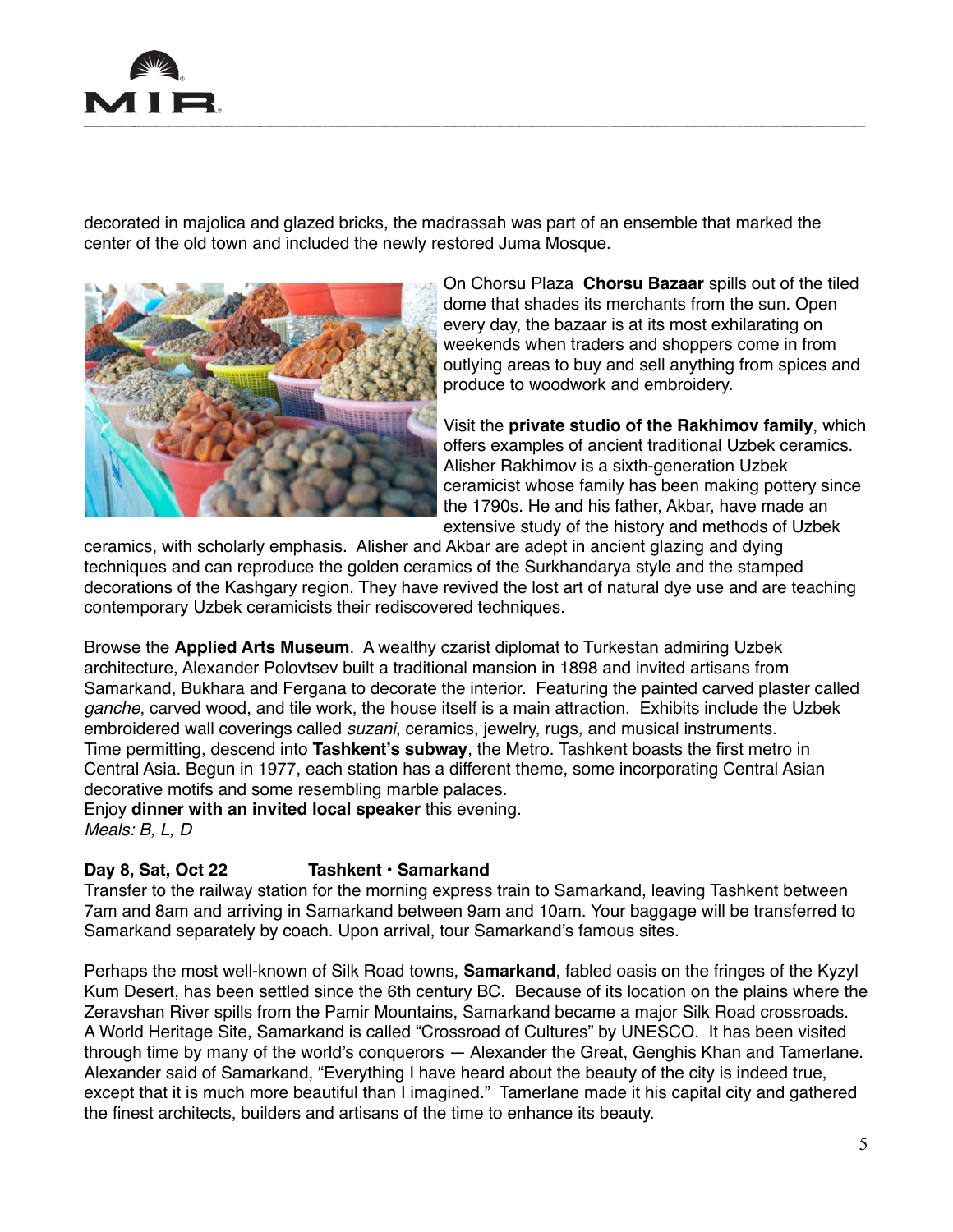

Begin with a visit to **Registan Square**, centerpiece of Samarkand, and most recognizable landmark for visitors. The three emblematic madrassahs frame the square, and loom over empty space in the center. It was this central space that originally gave the place its name, for "registan" simply means "place of sand." This sandy place was at the center of ancient Samarkand and was a public square and marketplace before the Ulug Bek, Tillya-Kori, and Shir Dor madrassahs were built. In its reconstruction, the square maintains the majesty that it has radiated through the ages.



#### Not far from Registan Square is the **Gur-Emir Mausoleum**, final resting place of Tamerlane. It was

originally built for his grandson after the latter's death, at the turn of the 15th century. The interior of the mausoleum is restored and is brilliant in gold leaf and fresh tile. The heavily gilded central dome opens over the set of tomb-markers resembling sarcophagi (the bodies are located well below but are on site). All are marble, with the exception of Tamerlane's, which is a slab of solid jade reportedly from Mongolia.

Enjoy free time for shopping and independent discovery this evening. *Meals: B, L*

#### *City Hotel or similar*

*Nestled amongst the turquoise domes and ancient monuments of Samarkand, the City Hotel offers a comfortable stay within a short walk to some of the city's most iconic sites. The hotel's historic and contemporary wings feature elegant rooms with soft neutral palates and old stone accents. Rooms include private bathrooms with showers, flatscreen TV's, air conditioning, and minibar.*

### **Day 9, Sun, Oct 23 Samarkand**



Continue to explore Samarkand on an all-day guided tour.

Wander the row of tombs and mausoleums collectively called **Shah-i-Zinda**, or "place of a living king," stretching between the present and the past. At its front is living Samarkand, and at its back the dusty slopes at the edge of ancient Afrosiab. Even on hot summer days the mausoleums remain shady and cool and seem to lure the traveler to approach the oldest tomb at the far end. Behind the complex and set into the hill lies an active cemetery with grave sites dating back as far as the 9th century, and as recently as the present day. See the massive and beautiful **Bibi Khanum Mosque**, built by Tamerlane to be the largest mosque in the

Islamic world, and dedicated to the memory of his favorite wife. Architects from India and Persia were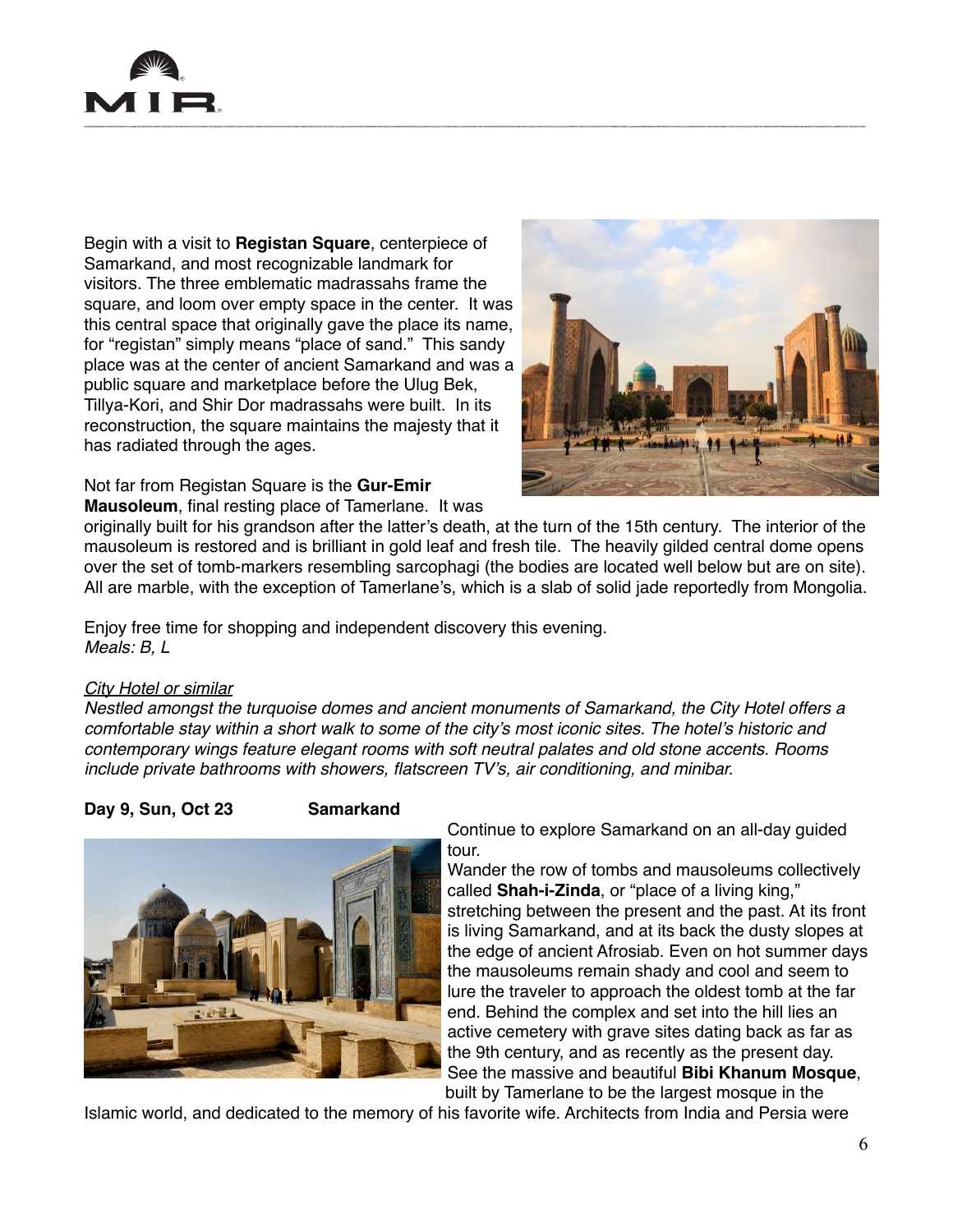

brought in to build the mosque, and 95 elephants were used to transport the marble and other materials from India to Samarkand. When construction on the mosque began in 1399, it pushed the boundaries for cutting-edge architecture at the time, with a 41-meter-high blue-tiled dome and 38-meter entrance. Yet, much of the work was rushed and quality less than optimal; not long after completion in 1404, tiles and walls began to crumble, with the entire structure collapsing in a 1897 earthquake. The mosque was completely restored in 2007.

Browse the animated **Siab Bazaar**, across the street from the Bibi Khanum Mosque. Vividly dressed women oversee neat stacks of brilliant produce and burlap sacks of nuts and spices. Uzbek and Tajik men in black and white skullcaps, called doppi, sell cabbage rolls and shashlik. For a pittance, an entrepreneur with a brazier of special incense will cleanse you of all bad luck.

Visit the **Ulugbek Observatory**, built by Tamerlane's grandson Ulugbek. The astronomer-king was fascinated with the cosmos and built one of the most advanced observatories of the ancient world. The observations, which he undertook with the naked eye only, predated the telescope by 150 years. They were aided by the building itself, which housed a large vertical half-circle, only a quarter of which remains today. By using careful methods, rigorous observation and meticulous recording, Ulugbek calculated the length of the year to within a minute of the modern value.

Stop at the **Afghan Uzbek Silk Carpet Factory**, which uses natural vegetable dyes to color the thread in its carpets. Tour the gardens outside the factory where the weavers grow indigo, coleus, and dahlias to use for dye. Observe the process of dying the thread and weaving the carpets, with an opportunity to shop afterward.

Also visit a **workshop where hand-crafted paper is made** according to traditions handed down from the 8th century, when paper making began in Samarkand. Founded in 1997 with the support of UNESCO, the

workshop of Abdurakhim Mukhtarov, located in the village of Koni Gil on the outskirts of the city, produces lovely paper crafts and stationery as you watch. *Meals: B, L, D*

# **Day 10, Mon, Oct 24 Samarkand • Bukhara**

Today drive from Samarkand to Bukhara with a stop in Gijduvan to pay a visit to the **ceramics workshop of the Narzulaev family**, some of the most renowned ceramicists in Uzbekistan. Their Gijduvan-school ceramics have flower ornamentation and natural colors, with an emphasis on greens and browns. Tour the kilns and the studio, and enjoy tea in the showroom, where glowing handmade ceramic plates and bowls are on display. After checking in to the hotel in Bukhara, take an introductory walking tour of the old town with a visit to **Poi Kalon**, also called the Bukhara Forum. The 12th century Kalon assembly, including the **Kalon Mosque and Minaret** and the **Mir-i-Arab Madrassah**, surrounds an open plaza teeming with merchants and local vendors. The minaret towers over the dusty square, looking down from a height of more than 150 feet, and casting its shadow between the mosque and the

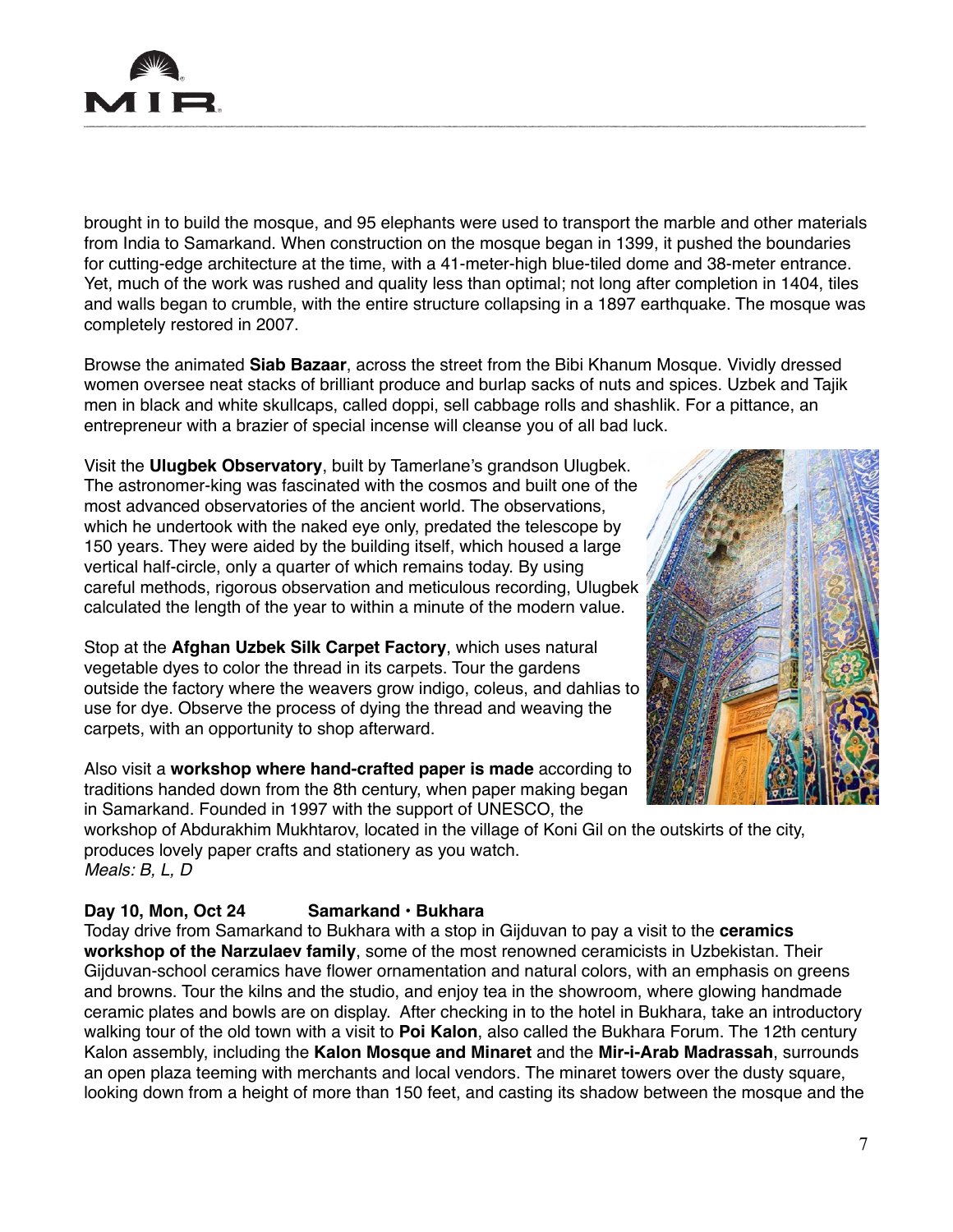

madrassah. Fourteen distinct and unique bands of brickwork circle the tower at intervals, and at the top of the minaret resolve into a traditional stalactite formation.

Stop at a few local craftsmen's studios and enjoy dinner at a local restaurant. *Meals: B, L, D*

### *Amelia Hotel or similar*

*This small, privately owned hotel used to be a Jewish merchant's home and then a bakery. Located in the old part of Bukhara, near the Lyabi-Hauz monument, the hotel serves traditional and European cuisine in its 18th century aivan, or open porch. Each room is individually decorated in authentic Central Asian style and includes air conditioning, satellite TV, minibar and hairdryer.*

### Day 11, Tue, Oct 25 **Bukhara**

Spend the day exploring Central Asia's most ancient living city. An oasis in the desert, **Bukhara** offers cool shade and rest to the modern traveler as it did to the camel caravans that plied the Silk Road hundreds of years ago. Bukhara is as old as Samarkand and has preserved its ancient architecture and design to an arguably larger extent than that city. The Old Town in Bukhara has a unified feel, drawn



together by a central reflecting pool and plaza, by commonality in the structure of the domed bazaars and by the major monuments ringing the Old Town.

Begin at **Lyab-i-Khauz Plaza** in the heart of the old town. With the feel of a true oasis in an oasis town, the plaza is at the center of Bukhara's old town and is – as it has been throughout history – a place to meet friends, to eat, to drink, and to relax in the shade. The atmosphere is cooled by the long rectangular reflecting pool that makes up the center of the plaza, and by the shade of the trees that ring the plaza. The mulberry trees here are hundreds of years old and frame the 16th and 17th century madrassahs that

makes up three of the four edges of the ensemble.

Visit the **Ark Citadel**, original fortress of Bukhara, likely dating back two thousand years or more. The current structure has been built and rebuilt on the same site throughout its history, and has preserved something of the form, purpose and function of the first Ark. Like the medieval castle complexes of Europe, the Bukhara Ark served the Emirs of Bukhara as a residence, audience hall, as protection from neighboring enemies and for more mundane purposes, such as a trade center and a police station.

Just behind the Ark Citadel is the infamous **Zindan Prison** and the even more infamous "bug pit" or "black hole," the cell where two of Britain's finest Great Game players, Colonel Charles Stoddart and Captain Arthur Conolly, were imprisoned before their execution.

Admire the serene **Bolo Hauz Mosque**, across from the Ark. Called the forty-pillar mosque because of the reflection of its colonnades in the pool, the mosque was founded by 18th century emir Shah Murad.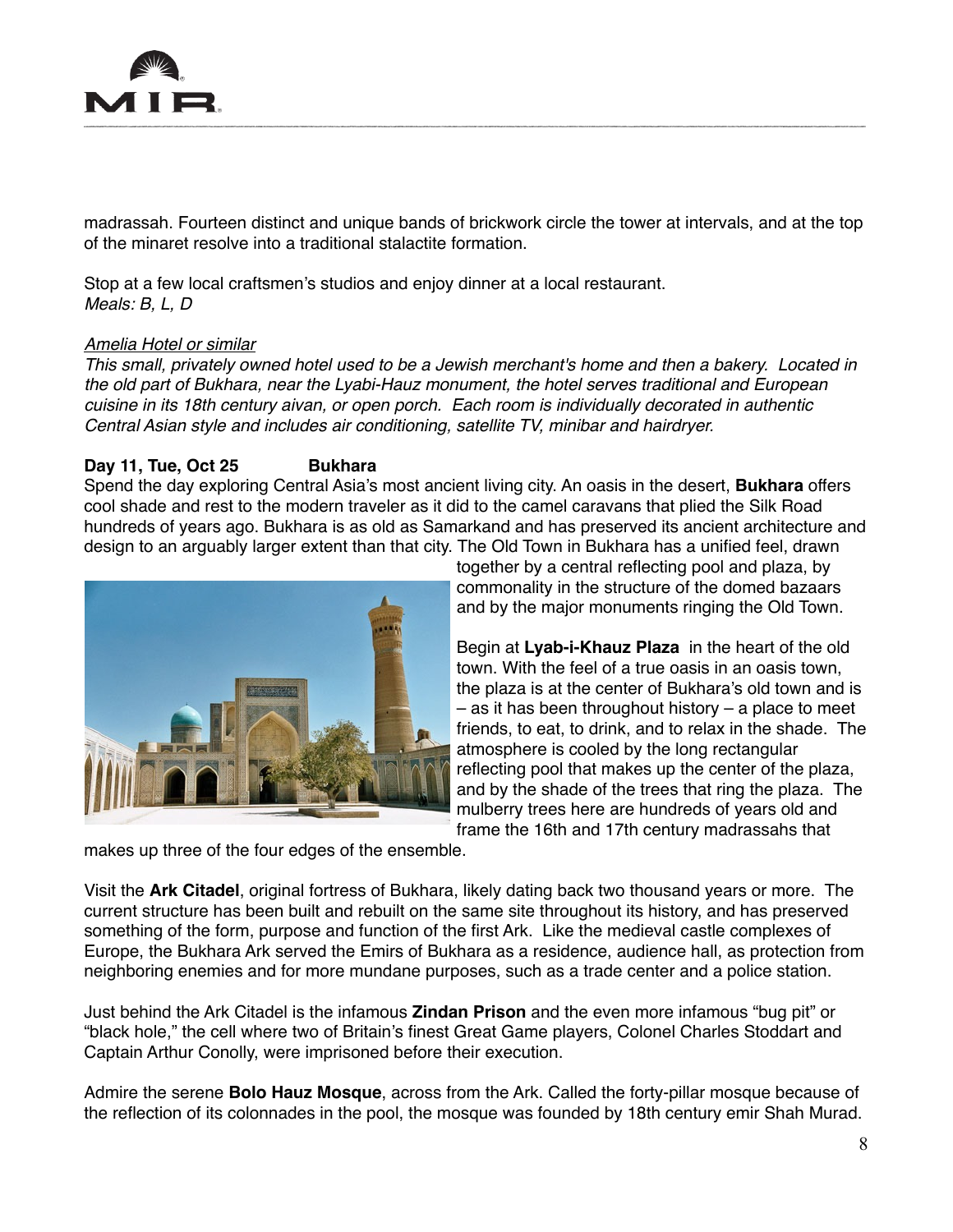

The **Chashma Ayub Mausoleum** is not a true mausoleum, but a *qadamdjoy*, or site visited by a holy person. The Koranic prophet Ayub – the Biblical prophet Job – reportedly struck the ground with his

staff here, and water immediately bubbled up from a spring. The oldest part of this multi-domed building was probably built in the 12th century. Under its many roofs are the sacred spring and the Water Supply History Museum of Bukhara.

Also visit to the **Ismael Samani Mausoleum**, the 10th century resting place of Ismael Samani, founder of the Persian Samanid Dynasty, with its sixteen different styles of brickwork. The little mausoleum was buried by desert sands and not discovered until the 20th century.

Walk through Bukhara's old **Jewish Quarter**, in the Old Town, where in the mid-19th century 2,500 families of prosperous merchants were estimated to have been



living. Cut off in the 15th century from contact with other Jews, the Bukharan Jews developed their own dialect of the Tajik-Persian language that incorporates many Hebrew words, their own style of dress, and unique form of Judaism. The only Bukharan synagogue allowed by the Soviets to remain in the Old Jewish Quarter is an unassuming place near the Lyabi-Hauz pool. Almost underground and still somewhat run-down, the synagogue is the center of life for Bukhara's greatly diminished Jewish community. Since the dissolution of the Soviet Union, 70,000 and 100,000 Jews left Uzbekistan.

This evening enjoy a **fashion show and concert** at the beautiful **Laziz House** in Bukhara's Old Town, a lovingly restored home filled with colorful handmade embroidered wall hangings (suzani) and other Uzbek décor. Relax over dinner and admire costumes of the whirling dancers. *Meals: B, L, D*

# Day 12, Wed, Oct 26 Bukhara · fly to Tashkent

This morning drive a small distance outside of the city to visit the **Palace of Moon and Stars**, or the Summer Palace of the last Emir of Bukhara. The palace was built for the Emir at the turn of the century, after the Russians took control of Bukhara. The grounds here are heavily planted, and arbored walkways connect the various pavilions and buildings. Wild peacocks and peahens stroll through the park-like setting. The palace itself is something of a showpiece, as it was designed to keep the emir in luxury, but removed from the city, isolated and politically impotent. Stop at its Museum of National Crafts to admire the vivid *suzani*, embroidered coverlets that Uzbekistan is known for.

Return to Bukhara and enjoy free time to browse the trade domes and workshops of craftsmen and artisans. Transfer to the airport for the short afternoon flight to Tashkent. Mark the conclusion of the trip at the **farewell dinner** at a local restaurant in Tashkent this evening. *Meals: B, D*

*Lotte City Hotel Tashkent Palace or similar*

**Day 13, Thu, Oct 27 Depart Tashkent**